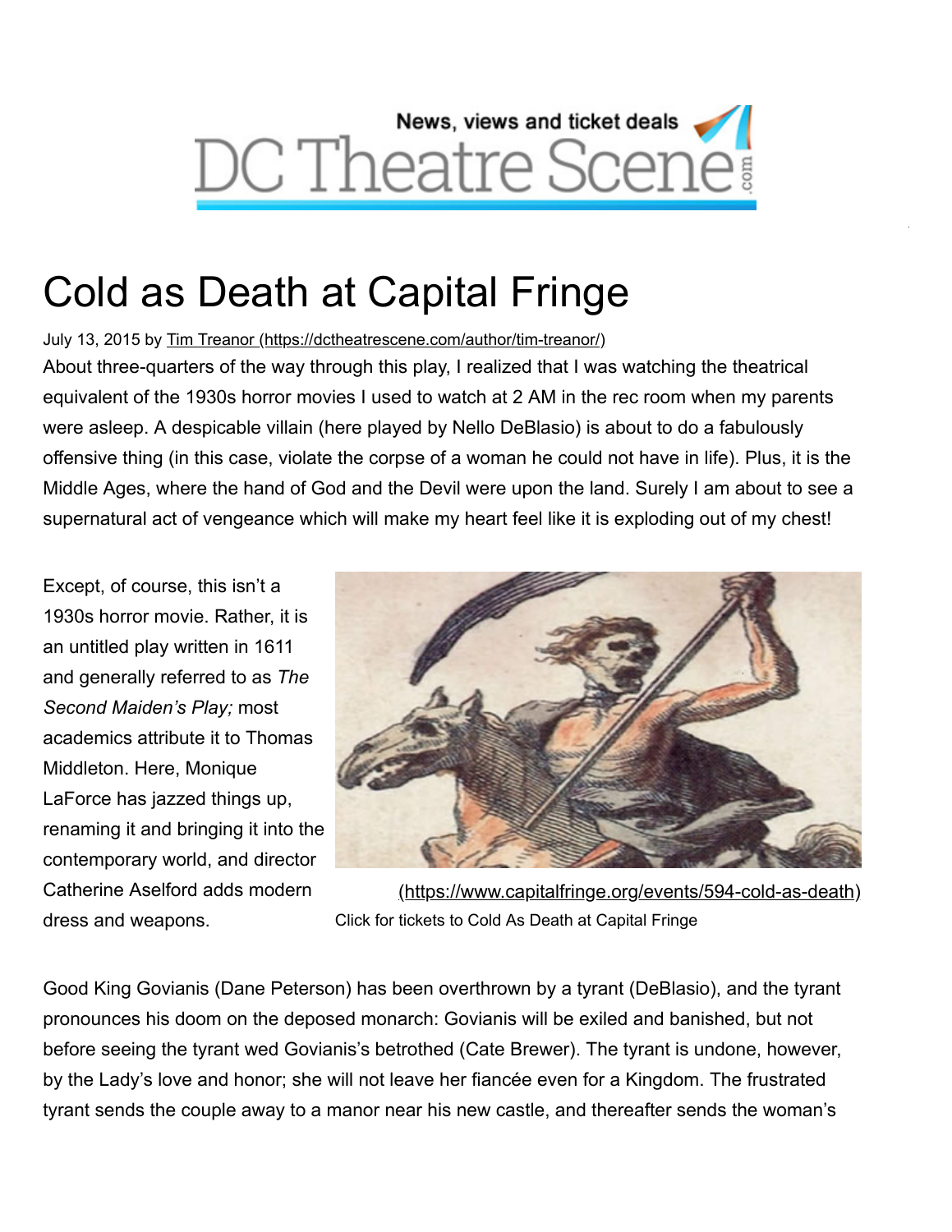father (Terence Aselford) and then his trusted lieutenant (Angela Kay Pirko) to change her mind. They both fail, and the tyrant resolves to take the Lady by main force. Before he can succeed, however, she dies.

But the tyrant is a persistent cuss, and, in violation of the laws of God and nature, he breaks open her tomb and escapes with her body, preparing for further depredations. I shan't tell you more, except that God Shall Not Be Mocked.

Like those 1930s movies, this piece is full of suspense, horror, and furious action; had Middleton been born three hundred years later I have no doubt he could have made good money writing scripts in Hollywood. This is not Shakespeare (although some scholars believe that it is actually the script for the Bard's lost play *Cordelia*); there are no witty lines and no profound insights. It is what it is, and what it is is just fine.

# $\overline{3}$

#### **Cold as Death**

Adapted from Thomas Middleton by Monique LaForce

Directed by Catherine Aselford

[Details and tickets \(https://www.capitalfringe.org/events/594-cold-as-death\)](https://www.capitalfringe.org/events/594-cold-as-death)

Plus — I gotta tell you, Terence Aselford is one of the best classical actors in Washington. I could see him playing Adam in *As You Like It,* or Feste in *Twelfth Night*, or even Lear. He doesn't act that much nowadays, but when he does, it's generally worth the price of admission. In this play, he has to do a one hundred eighty degree turn in the character's point of view, and he does it convincingly.

Other actors, particularly Brewer and Pirko in multiple roles, do good work too. For reasons unknown to me, the producing company, Guillotine Theatre, will rotate the actors playing the tyrant, and as a result DeBlasio did the role script-in-hand, and I presume the other tyrants will too. Notwithstanding this distraction, DeBlasio did well; he used the script only occasionally, and to find his place at the top of his dialogue, and added some subtlety to a role which appeared to be designed principally to Do Disgusting Things.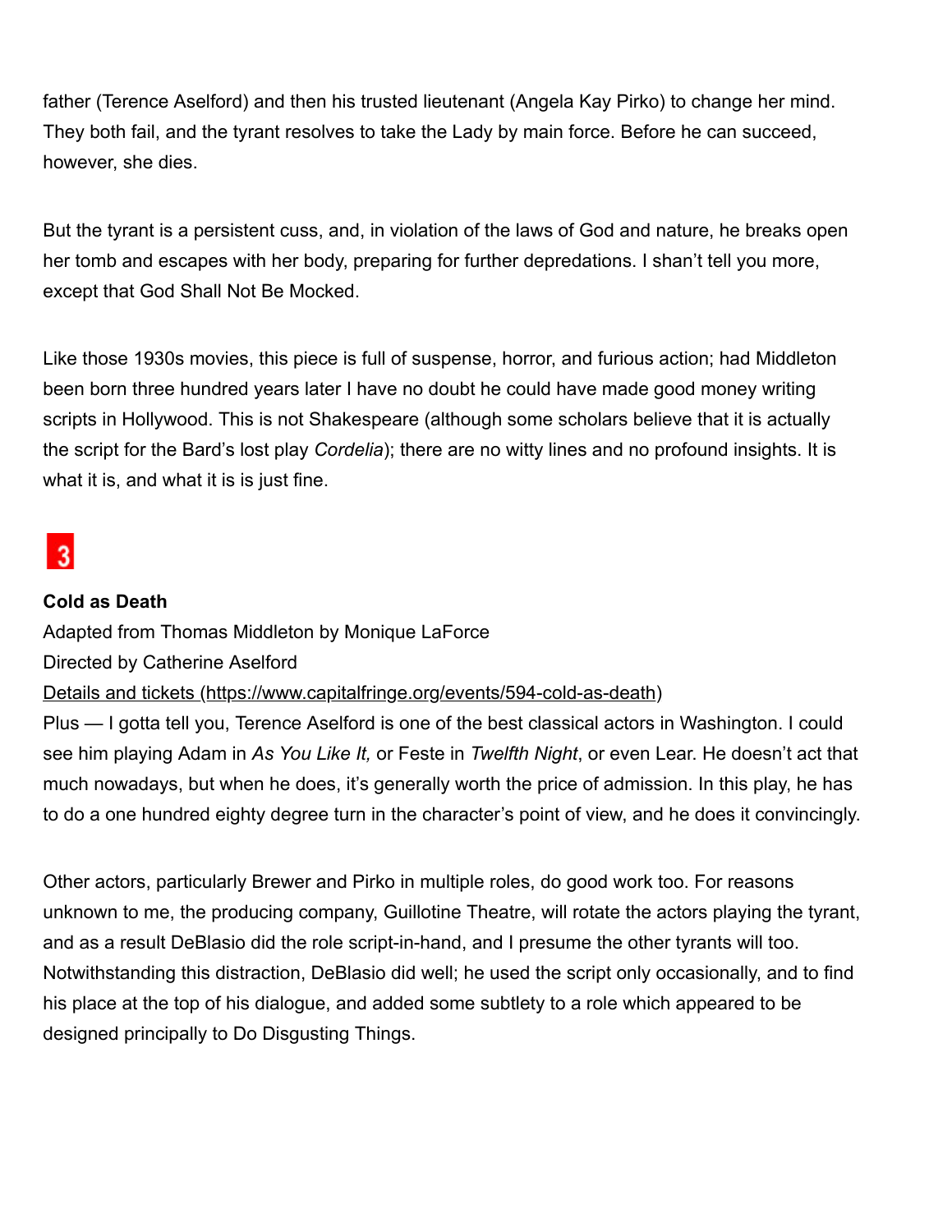I am sorry to report that Petersen, who I've seen do good work in other plays, seems to be miscast as Govianus. He gives us an angry and disheartened character — and I would be annoyed, too, if I had been deposed and told that my fiancée would marry my usurper — but he does not give us the man in full, as an actor must when he is playing the protagonist. Petersen's voice does not vary much in this role, and he seems to approach his betrothed in tender moments with the same earnest emphasis with which he defies his usurper.

There are occasional breaks in the fictive dream — dead characters get up and walk away in full view of the audience; the director and cast wrestle furniture onto the stage. This may be a requirement of the Eastman Theatre's configuration and as I sat there I could not think of an alternative way to get things on and off the stage. It is a distraction, but the story is so strong that it is not a disturbance.

## **Take me back to the DC Capital Fringe Guide** [\(http://dctheatrescene.com/dcts-guide-to-capital](http://dctheatrescene.com/dcts-guide-to-capital-fringe-2015/)fringe-2015/)

#### **Related**

Oral Histories, a Fringe Peek [\(https://dctheatrescene.com/20…](https://dctheatrescene.com/2016/07/05/oral-histories-fringe-peek/) histories-fringe-peek/)

Capital Fringe extensions and Pick of the Fringe Awards announced [\(https://dctheatrescene.com/20…](https://dctheatrescene.com/2015/07/26/capital-fringe-extensions-and-pick-of-the-fringe-announced/) fringe-extensions-and-pick-ofthe-fringe-announced/)

Capital Fringe is open. Now what? [\(https://dctheatrescene.com/20…](https://dctheatrescene.com/2016/07/07/capital-fringe-open-now/) fringe-open-now/)



### **About Tim Treanor**

**Tim Treanor** is a senior writer for DC Theatre Scene. He is a 2011 Fellow of the National Critics Institute and has written over 700 reviews for DCTS. His novel,

"Capital City," with Lee Hurwitz was published November 1, 2016. He lives in a log home in the woods of Southern Maryland with his dear bride, DCTS Editor Lorraine Treanor. For more Tim Treanor, go to [timtreanorauthor.com. \(http://www.timtreanorauthor.com\)](http://www.timtreanorauthor.com/)

Copyright © 2018 · DC Theatre Scene